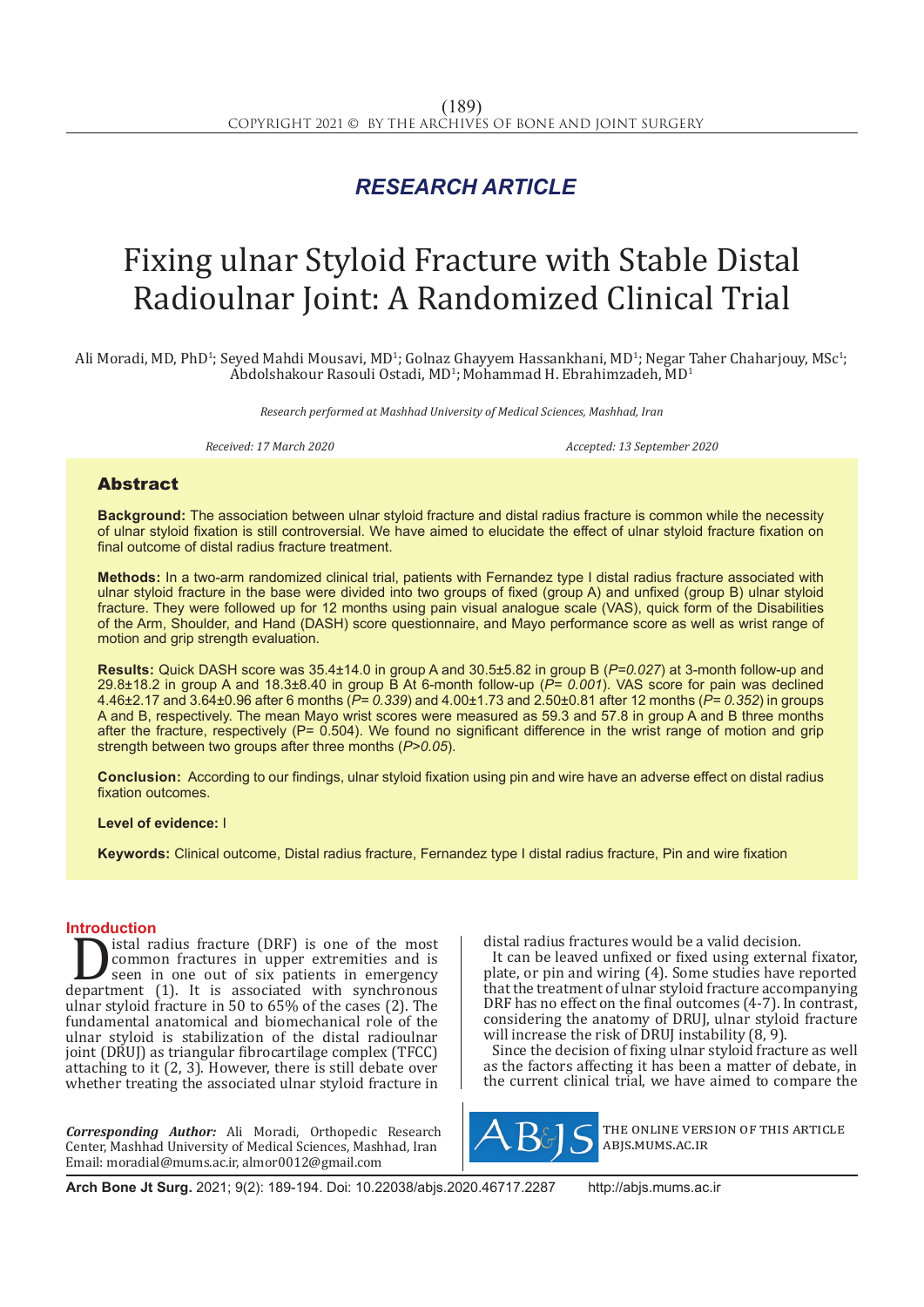THE ARCHIVES OF BONE AND JOINT SURGERY. ABJS.MUMS.AC.IR<br>
FIXING ULNAR STYLOID FRACTURE VOLUME 9. NUMBER 2. MARCH 2021

final clinical outcomes of two different approaches of DRF treatment (fixing and not fixing the ulnar styloid fracture).

#### **Materials and Methods**

Patients with concomitant distal radius and ulnar styloid fractures in three trauma hospitals in 2016- 2017 were enrolled in this clinical trial. All patients had distal radius fracture associated with ulnar styloid fracture in the base. Inclusion criteria were: adult patient with concomitant type I distal radius fracture based on Fernandez classification (10) with ulnar styloid fracture in the base and stable distal radioulnar joint. Exclusion criteria were: age less than 18, open fracture, and previous hand or wrist surgery or deformity.

After signing informed consent forms, patients were randomized into two groups using PASS application and envelopes to assign participants into two groups (group A: with ulnar styloid fixation and group B: without fixation of the ulnar styloid fracture). The study was approved by our university review board (IRCT2016061828510N1).

Distal radius fractures in both groups were fixed with cross percutaneous pinning. In group A, the ulnar styloid fracture was fixed using pin and tension wiring through longitudinal incision over the ulnar styloid fracture. A long arm cast in supination was applied for 6 weeks. In group B, only distal radius fracture was fixed and then a long arm cast in supination was applied for 6 weeks. Both groups received the same physical therapy on fingers and shoulder for 6 weeks following the surgery. Clinical check-ups were carried out at 2,  $\overline{4}$ , 6, 8, 12, 24, and 48 weeks postoperatively. Before surgery, the patients were asked to rate their pain intensity on VAS. Three months after the surgery, patients were invited for a follow-up session in which they filled out pain visual analogue scale (VAS), quick form of the Disabilities of the Arm, Shoulder, and Hand (DASH) score and Mayo performance score. Their wrist ranges of motion and grip strength in both the affected and normal sides were examined. The patients' VAS and quick DASH scores were recorded similarly at month 6 and 12.

#### *Tools*

Pain VAS score: the visual analogue scale is a single-item questionnaire ranging from 0 (no pain) to 10 (the worst pain the patient can experiences) at the time of visit, which demonstrates pain severity  $(11)$ .

Quick DASH score: this questionnaire is an 11-item patient-reported outcome tool assessing the disabilities in upper extremities. The final score is calculated based on five response option questions, differing from 0 (no disability) to five (severe disability). The final score can be ranged from  $\theta$  (no disability) to 100 (most severe disability) (12). The validated Persian version of Quick-DASH questionnaire was used in this study (13).

Mayo wrist score: evaluates pain, range of motion, grip strength, and return to work. Total score differs from 0 to 100. Score 90 to 100 is considered excellent, 80 to 89 good, and 65 to 79 acceptable (14).

Grip strength: evaluates the upper extremities strength after surgery by using specific measuring tools. We used hydraulic grip dynamometer (Lafayette Instrument

Company, Indiana, USA) to measure hand force. The examination was repeated in excess of three attempts and we expressed the results based on the affected to unaffected hand force ratio.

The wrist range of motion: the wrist flexion-extension and ulnar-radial deviations are calculated utilizing orthopedics ruler in degrees for both sides.

#### *Population*

Demographic characteristics and clinical outcomes of patients are shown in Table 1. The mean age was 52.2±15.4 years; and 37 out of 75 patients (49.3%) were men. Patients were divided into two groups. Group A patients (n=39) underwent ulnar styloid pin and

| Table 1. Demographic characteristics and Clinical Outcomes of<br>patients (N=75) |             |             |  |  |
|----------------------------------------------------------------------------------|-------------|-------------|--|--|
| Sex (N, %)                                                                       | Male        | 43.0 (57.3) |  |  |
|                                                                                  | Female      | 32.0 (42.7) |  |  |
|                                                                                  | MVA         | 14.0 (18.7) |  |  |
| Cause of injury (N, %)                                                           | Falling     | 61.0(81.3)  |  |  |
|                                                                                  | Right       | 28.0 (37.3) |  |  |
| Affected side (N, %)                                                             | Left        | 47.0 (62.7) |  |  |
| Age (Mean, SD)                                                                   | 52.2 (15.4) |             |  |  |
| <b>Mayo Wrist Score (Mean, SD)</b>                                               | 24.2 (10.0) |             |  |  |
| DASH Score (after 3 month) (Mean, SD)                                            | 3.30(11.1)  |             |  |  |
| DASH Score (after 6 month) (Mean, SD)                                            | 24.3 (15.4) |             |  |  |
| DASH Score (after 12 month) (Mean, SD)                                           | 1.59(5.90)  |             |  |  |
| Flexion (normal side) (Mean, SD)                                                 | 50.0 (8.14) |             |  |  |
| Flexion (affected side) (Mean, SD)                                               | 25.0 (8.27) |             |  |  |
| Extensions (normal side) (Mean, SD)                                              | 35.0 (6.83) |             |  |  |
| Extensions (affected side) (Mean, SD)                                            | 10.0(10.8)  |             |  |  |
| Grip (normal side) (Mean, SD)                                                    | 14.0 (7.67) |             |  |  |
| Grip (affected side) (Mean, SD)                                                  | 3.20 (149)  |             |  |  |
| Supination (normal side) (Mean, SD)                                              | 90.0(0.00)  |             |  |  |
| Supination (affected side) (Mean, SD)                                            | 15.0 (16.3) |             |  |  |
| Pronation (normal side) (Mean, SD)                                               | 20.0 (8.08) |             |  |  |
| Pronation (affected side) (Mean, SD)                                             | 10.0(12.7)  |             |  |  |
| Ulnar Deviation (normal side) (Mean, SD)                                         | 20.0 (5.36) |             |  |  |
| Ulnar Deviation (affected side) (Mean, SD)                                       | 5.00 (5.78) |             |  |  |
| Radial Deviation (normal side) (Mean, SD)                                        | 15.0 (4.88) |             |  |  |
| Radial Deviation (affected side) (Mean, SD)                                      | 5.00 (3.58) |             |  |  |
| VAS Score (after 6 month) (Mean, SD)                                             | 4.06(1.74)  |             |  |  |
| VAS Score (after 12 month) (Mean, SD)                                            | 0.51(1.38)  |             |  |  |

SD= standard deviation

DASH= the disabilities of arm, shoulder, and hand

VAS= visual analogue scale

MVA=Motor vehicle accident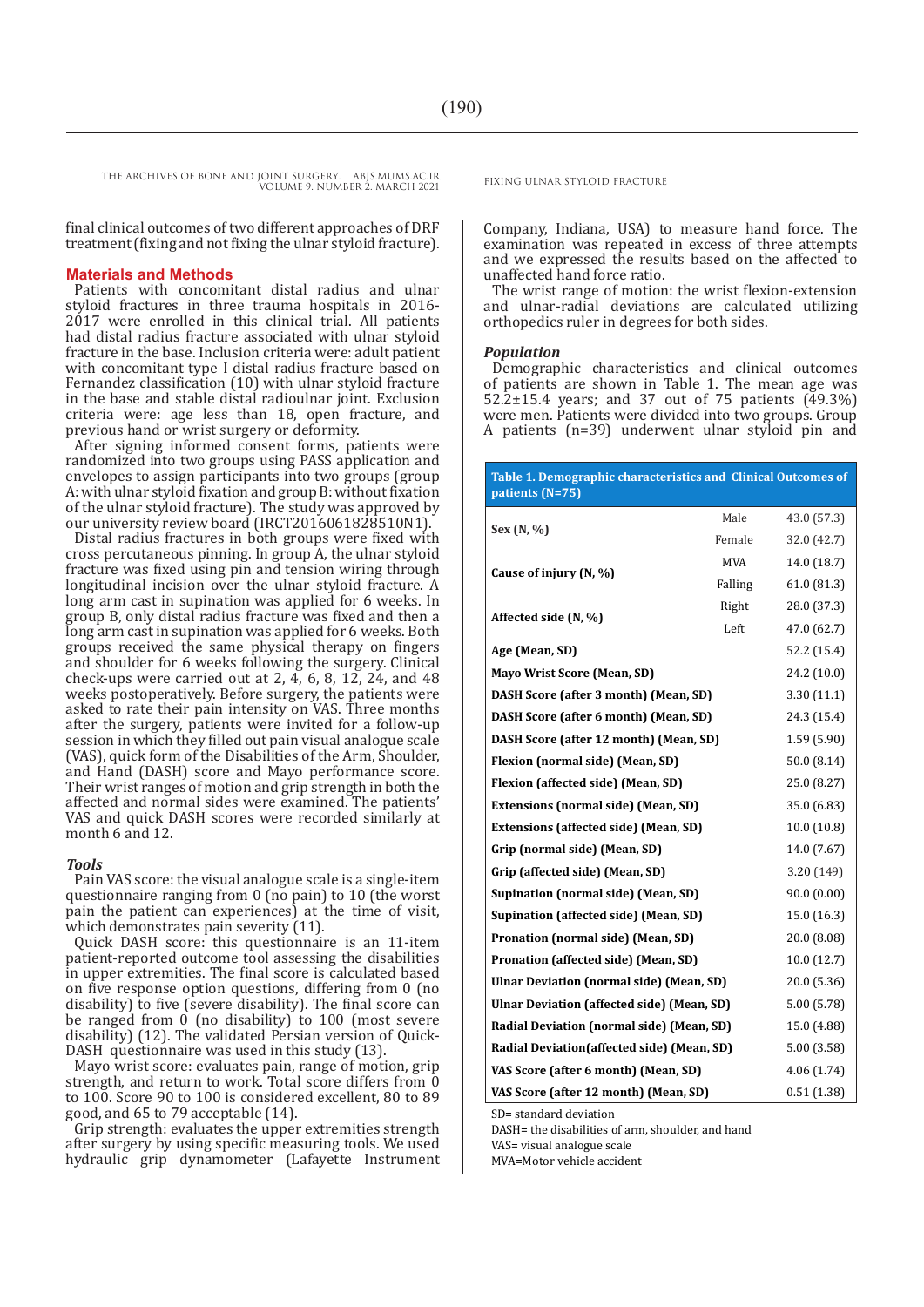THE ARCHIVES OF BONE AND JOINT SURGERY. ABJS.MUMS.AC.IR<br>
FIXING ULNAR STYLOID FRACTURE VOLUME 9. NUMBER 2. MARCH 2021

| Table 2. Bivariate Analysis: Differences between clinical outcomes and demographic characteristics of fixation and non-fixation groups |                |                          |                          |         |  |  |  |  |
|----------------------------------------------------------------------------------------------------------------------------------------|----------------|--------------------------|--------------------------|---------|--|--|--|--|
| <b>Variables</b>                                                                                                                       |                | <b>Fixation</b>          | <b>Without fixation</b>  | P-value |  |  |  |  |
| <b>Clinical outcomes</b>                                                                                                               |                |                          |                          |         |  |  |  |  |
| Mayo Wrist Score                                                                                                                       |                | 59.3 (11.9)              | 57.8 (7.60)              | 0.504   |  |  |  |  |
| DASH Score (after 3 months)(Mean, SD)                                                                                                  |                | 35.4 (14.0)              | 30.5 (5.82)              | 0.027   |  |  |  |  |
| DASH Score (after 6 months) (Mean, SD)                                                                                                 |                | 29.8 (18.2)              | 18.3 (8.40)              | 0.001   |  |  |  |  |
| DASH Score (after 12 months) (Mean, SD)                                                                                                |                | 13.5 (7.92)              | 6.02(2.00)               | 0.198   |  |  |  |  |
| VAS Score (Befor surgery)(Mean, SD)                                                                                                    |                | 3.00(1.57)               | 3.58(1.57)               | 0.113   |  |  |  |  |
| VAS Score (after 6 months) (Mean, SD)                                                                                                  |                | 4.46(2.17)               | 3.64(0.96)               | 0.339   |  |  |  |  |
| VAS Score (after 12 months) (Mean, SD)                                                                                                 |                | 4.00(1.73)               | 2.50(0.81)               | 0.352   |  |  |  |  |
| Flexion (Mean, SD)                                                                                                                     |                | 43.8 (8.23)              | 42.8(8.40)               | 0.58    |  |  |  |  |
| Extension (Mean, SD)                                                                                                                   |                | 36.7(11.2)               | 37.4 (10.5)              | 0.861   |  |  |  |  |
| Supination(Mean, SD)                                                                                                                   |                | 45.5(18.1)               | 48.1 (14.2)              | 0.499   |  |  |  |  |
| Pronation (Mean, SD)                                                                                                                   |                | 74.6 (11.8)              | 76.4 (13.7)              | 0.181   |  |  |  |  |
| Grip (Mean, SD)                                                                                                                        |                | 42.5 (206)               | 11.3(12.2)               | 0.975   |  |  |  |  |
| Ulnar deviation (Mean, SD)                                                                                                             |                | 17.8 (5.48)              | 16.9(6.13)               | 0.536   |  |  |  |  |
| Radial deviation (Mean, SD)                                                                                                            |                | 11.3 (3.93)              | 11.8(3.20)               | 0.342   |  |  |  |  |
| Demographic characteristics                                                                                                            |                |                          |                          |         |  |  |  |  |
| Age (Mean, SD)                                                                                                                         |                | 51.5(14.8)               | 52.9 (16.2)              | 0.754   |  |  |  |  |
| Cause of injury (N, %)                                                                                                                 | <b>MVA</b>     | 7.00 (17.9%)             | 7.00 (19.4%)             | 0.868   |  |  |  |  |
|                                                                                                                                        | Falling        | 32.00(82.1%)             | 29.00(80.6%)             |         |  |  |  |  |
|                                                                                                                                        | Right          | 15.0 (38.5%)             | 13.0 (36.1%)             |         |  |  |  |  |
| Affected side (N, %)                                                                                                                   | Left           | 24.0 (61.5%)             | 23.0 (63.9%)             | 0.830   |  |  |  |  |
| Sex (N, %)                                                                                                                             | Female<br>Male | 13 (33.3%)<br>26 (66.7%) | 19 (52.8%)<br>17 (47.2%) | 0.089   |  |  |  |  |

DASH= the disabilities of arm, shoulder, and hand VAS= visual analogue scale

MVA=Motor vehicle accident

wire fixation while 36 patients in group B were treated without ulnar styloid fracture fixation. Motor vehicle accident (MVA)  $(\dot{8}1.3\%)$  was the major cause of injuries. Demographic variables including age, sex, cause of the injury, and affected side are shown in Table 2.

In the first (three months after fracture) and second (after six months) follow-up sessions, 75 patients (39 in group A and 36 in group B) were available. However, only 11 of those patients were present (7 in group A and 4 in group B) for the 12 months follow-up visits, hence, more than 85% of the patients were absent in the last followup session.

#### *Statistical analysis*

Data analysis was performed using SPSS version 16.0

(SPSS Inc., Chicago IL). Differences in categorical variables (sex, affected side, and causes of the injury) were tested by fisher exact test. According to data distribution, continuous and ordinal variables were calculated using Manne-Whitney U test or the Student t-test.

#### **Results**

 Quick DASH score was calculated at 3, 6, and 12 months after surgery. In the first follow-up session, the Quick DASH score was 35.4±14.0 in group A and 30.5±5.82 in group B (*P=0.027*). At 6-month follow-up, the Quick DASH scores were 29.8±18.2 and 18.3±8.40 in group A and B, respectively (*P=0.001*) [Table 2].

VAS Scores were calculated before surgery and then 6 and 12 months after surgery in both groups. The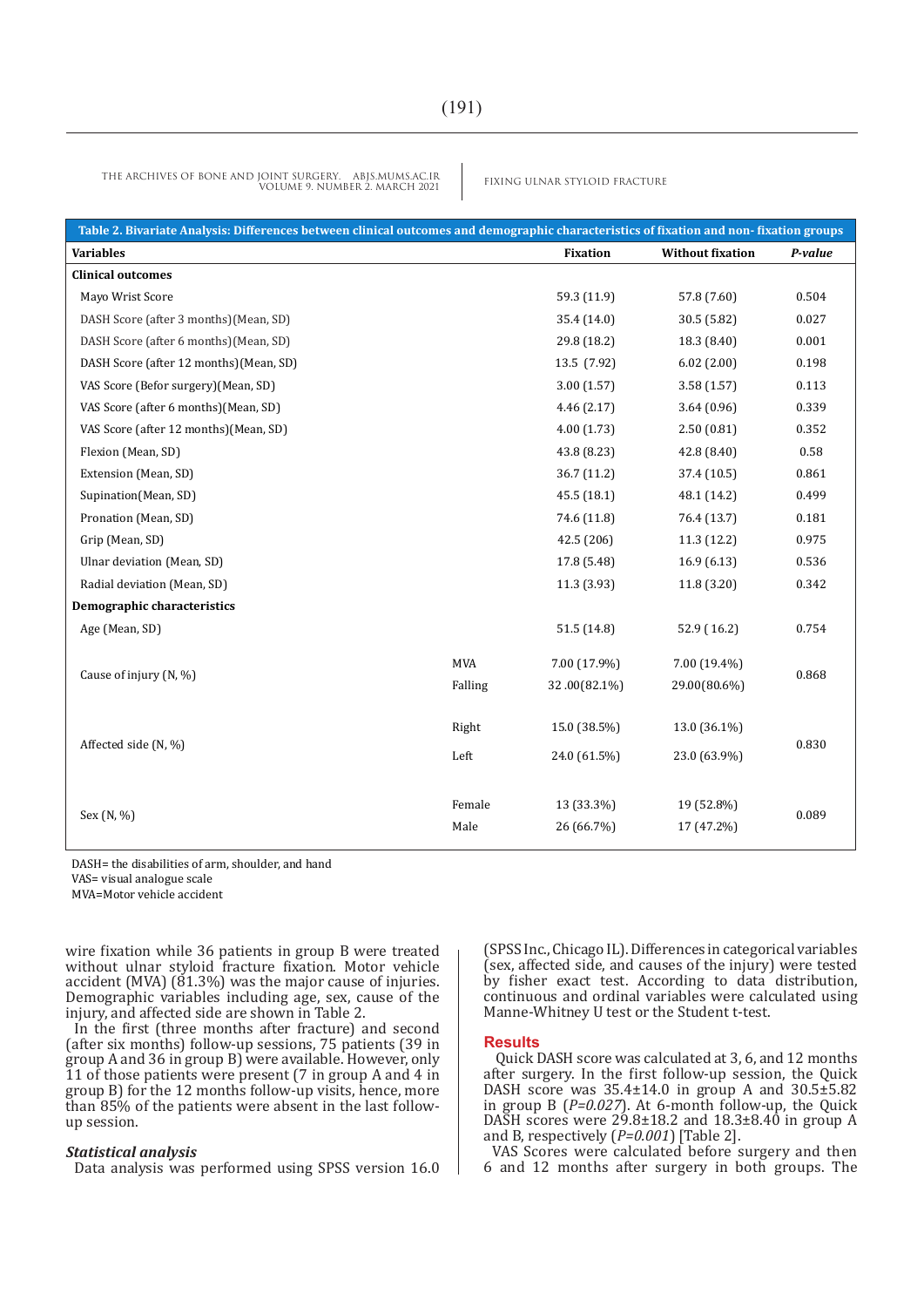THE ARCHIVES OF BONE AND JOINT SURGERY. ABJS.MUMS.AC.IR FIXING ULNAR STYLOID FRACTURE VOLUME 9. NUMBER 2. MARCH 2021

VAS alterations in group A and B were 4.46±2.17 and 3.64±0.96 after 6 months (*P=0.339*) and 4.00±1.73 and 2.50±0.81 after 12 months (*P=0.352*), respectively [Table 2].

Three months after fracture, the mean Mayo wrist scores were measured 59.3 and 57.8 in groups A and B, respectively (*P= 0.504*) [Table 2]. Also, there was no significant difference in flexion, extension, supination, pronation, ulnar deviation, radial deviation, and grip strength between the two groups after three months [Table 2].

#### **Discussion**

In this clinical trial, we investigated the effect of ulnar styloid fracture fixation on final outcomes of distal radius fracture treatment. Three and six months after surgery, ulnar styloid fixation showed a negative effect on Quick DASH score and no other significant differences were found between the two groups.

In current study, pain was evaluated using VAS score. Although the pain score following surgery was higher in fixation group, the difference between the two groups was not significant. There is a probability that manipulation during fixation causes residual pain, so, provided that the surgery is performed by a skilled surgeon, the manipulation and following pain can decrease (5, 7). In addition, the triangular fibrocartilage complex (TFCC) injuries caused by high energy traumas, elongates the wrist pain even after treatment (6). Although in this study the VAS results in double fixation group (group A) were worse than group B, some studies claimed that the most important factor affecting patient satisfaction is distal radius fracture fixation (4). On the other hand, the most crucial factor leading to poor outcomes in these cases is the coincidence of ulnar styloid fracture (3).

Disability was evaluated using Quick DASH score. Upper extremity function was significantly improved after three and six months follow up [Figure 1]. But, the DASH score was not statistically significant after one year which can be due to the high number of missing patients in our study (64 out of 75 patients lost to follow up). In contrast,

some studies have suggested that the DASH score has no impact on either ulnar styloid fixation or non-fixation treatments (5). Unequal surgery or ulnar styloid fracture types in various studies may result in controversial outcomes. To sum up, if the fracture occurs at the base of the ulnar styloid, the risk of radioulnar joint instability would increase. Instability plays a vital role in the final outcomes, therefore, repairing the associate ulnar styloid fracture prevents further discomfort or disabilities (7).

In our study, there was no difference regarding the wrist range of motion or grip strength between the two groups. This is consistent with previous studies (4, 5, 15) [Table 3]. It might be somehow related to no differences between distal radius fractures with and without ulnar styloid fracture as observed in Okoli et al. cohort (16). They found that the presence, type, or bony union of ulnar styloid fracture are irrelevant to patients' outcome and function in a 14-month follow-up (16). It was also seen that non-union of proximal half of the ulnar styloid has no effect on wrist motion, strength, and pain in a 6-month follow-up (17). Although in a meta-analysis of 12 articles, the DASH score was reported 3.4 in favor of patients without ulnar styloid fracture, PRWE scores were not statistically different between the two groups as for the range of motion, grip strength, DRUJ instability, and wrist pain (18). However it should be kept in mind that none of the mentioned studied has evaluated the fixation of ulnar styloid fracture.

Our study had some limitations. First, most of the patients were lost to the final follow-up which intensively blemished the final results. Second, although there are various types of treatment such as using screw or plate, we used pinning and casting for ulnar styloid fixation. Perhaps, more rigid fixation methods would give better outcomes. We only included Fernandez type I DRF; however, other types may behave differently. We believe that extending the follow-up duration to at least two years or investigating the outcomes by arthroscopy will present better evaluation of outcomes. Tension band wiring was used for fixation; whether a more robust fixation would have different outcomes and needs further evaluations.



**Figure 1. DASH improvement among fixation group and non-fixation group.**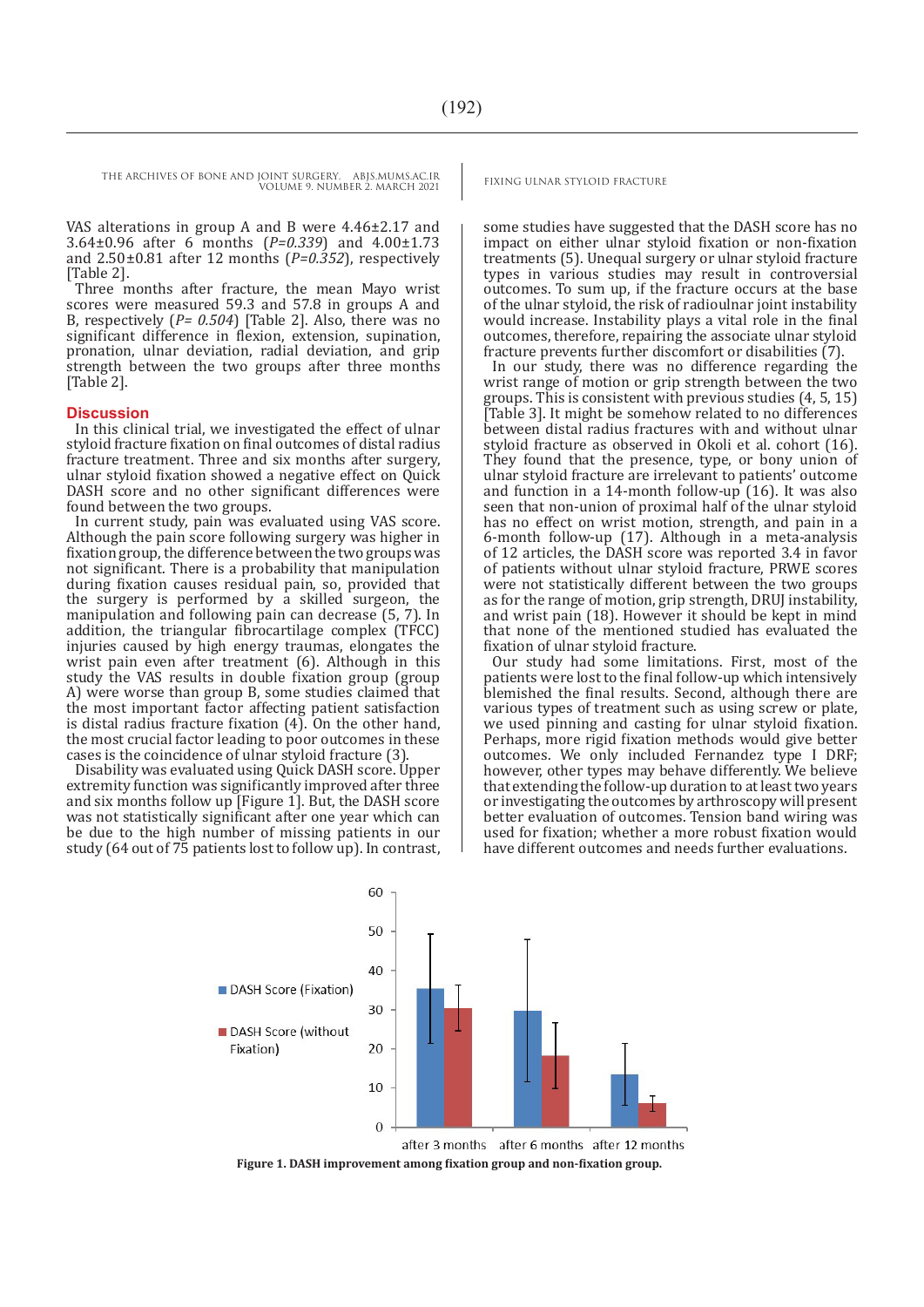FIXING ULNAR STYLOID FRACTURE THE ARCHIVES OF BONE AND JOINT SURGERY. ABJS.MUMS.AC.IR VOLUME 9. NUMBER 2. MARCH 2021

| Table 3. Differences between our study and similar studies |      |                                                                                                                                             |                                                                                                                                                                                                                                                                                                                            |                                                                                                           |                                                                                                                                                                                                                                                                                            |  |  |  |  |
|------------------------------------------------------------|------|---------------------------------------------------------------------------------------------------------------------------------------------|----------------------------------------------------------------------------------------------------------------------------------------------------------------------------------------------------------------------------------------------------------------------------------------------------------------------------|-----------------------------------------------------------------------------------------------------------|--------------------------------------------------------------------------------------------------------------------------------------------------------------------------------------------------------------------------------------------------------------------------------------------|--|--|--|--|
| Author                                                     | Year | Sample size                                                                                                                                 | <b>Treatment</b>                                                                                                                                                                                                                                                                                                           | <b>Follow</b> up                                                                                          | <b>Results</b>                                                                                                                                                                                                                                                                             |  |  |  |  |
| Zyluk A<br>(4)                                             | 2014 | 70 patients (35 patients had<br>an isolated fracture of the<br>distal radius and 35 had an<br>associated fracture of the<br>ulnar styloid)  | All patients underwent percutaneous,<br>"augmented" K-wire fixation of the distal<br>radius fracture; the ulnar styloid fracture<br>was left untreated                                                                                                                                                                     | 3, 6 months<br>postoperatively                                                                            | An unrepaired ulnar styloid<br>fracture does not influence<br>the outcome of a distal<br>radius fracture fixed by the<br>"augmented" K-wire method.                                                                                                                                        |  |  |  |  |
| Zenke Y<br>(5)                                             | 2012 | 48 patients were enrolled,<br>including 20 cases in<br>fixation group and 28 cases<br>in non-fixation group                                 | Patients treated by internal fixation or<br>treated without internal fixation.                                                                                                                                                                                                                                             | one, two, three,<br>four, six, eight,<br>and 12 weeks;<br>in addition to<br>six months<br>postoperatively | All the clinical outcomes or<br>measured parameters were<br>similar between the two groups,<br>except the grip strength which<br>was significantly better in the<br>non-fixation group than in the<br>fixation group.                                                                      |  |  |  |  |
| Ozasa Y<br>(15)                                            | 2013 | 19 patients, 8 Patients With-<br>out Ulnar Styloid<br>Fracture and 11 Patients<br>With Ulnar Styloid<br>Nonunion                            | Patients had simultaneous radial closing-<br>wedgein addition to ulnar shortening<br>osteotomies. The accompanying ulnar<br>styloid nonunion was not internally fixed.                                                                                                                                                     | 1 year                                                                                                    | No differences were found in<br>postoperative radiographic<br>measurements, motion,<br>strength, pain scores, Mayo<br>scores, or DASH scores between<br>the 2 groups.                                                                                                                      |  |  |  |  |
| Sawada<br>H(7)                                             | 2016 | 16 patients included in<br>case group and 48 patients<br>assigned as control group                                                          | In control group patients did not undergo<br>fixation for ulnar styloid fractures. In case<br>group, patients underwent fixation for<br>ulnar styloid fractures.                                                                                                                                                           | 1 year                                                                                                    | The radiological parameters<br>and clinical results were not<br>significantly different between<br>the groups. Bone-healing was<br>significantly higher in the case<br>group than in the control group.                                                                                    |  |  |  |  |
| Belloti JC<br>(16)                                         | 2010 | 100 patients                                                                                                                                | Patients with unstable and reducible<br>distal radius fractures, with or without<br>an ulnar styloid fracture, were randomly<br>assigned to treatment with transarticular<br>bridging external fixation or transulnar<br>percutaneous pinning.                                                                             | 1 year                                                                                                    | patients having both fractures<br>had worse wrist pain and DASH<br>scores than the patients with an<br>isolated distal radius fracture;<br>in contrast less wrist pain and<br>better DASH scores were shown<br>in those treated by pinning<br>against the patients treated by<br>fixation. |  |  |  |  |
| Li S (17)                                                  | 2012 | 75 patients with ulnar<br>styloid fracture and 107<br>patients without ulnar<br>styloid fracture included in<br>group A and B, respectively | Group A: closed reduction and splintlet<br>or cast fixation in 42 cases, and open<br>reduction and internal fixation in 33<br>cases/ Group B: closed reduction and<br>splintlet or cast fixation in 63 cases, and<br>open reduction and internal fixation in 44<br>cases/ All ulnar styloid fractures were not<br>treated. | 21 months<br>on average in<br>group A and<br>20 months<br>on average in<br>group B                        | There was no significant<br>difference in the palmar tilt<br>angle, the ulnar inclination<br>angle, the radial length wrist<br>flexion-extension, radial-ulnar<br>deviation, pronation-supination,<br>and grip and pinch strength<br>between groups A and B.                               |  |  |  |  |

Our study revealed that ulnar styloid fixation can positively improve clinical outcomes, but it does not have a significant effect on wrist pain and function and may decrease the limb function.

#### **Acknowledgements**

The authors would like to express their deep appreciation to the staff of Clinical Research Development Unit of Ghaem Hospital, for facilitating